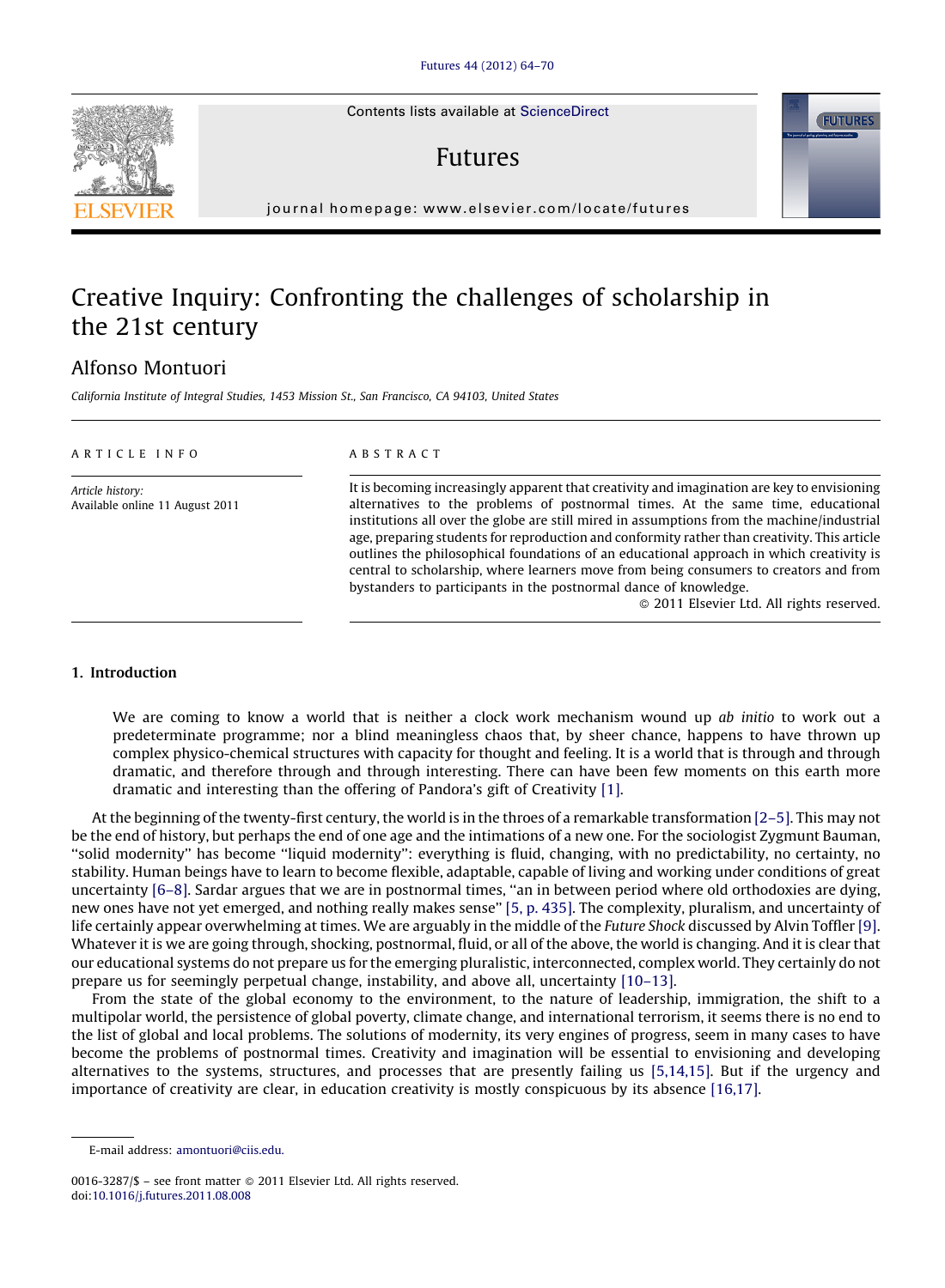Mainstream education across the globe, which I refer to as Reproductive Education, is still mired in the machine assumptions of the industrial age [\[10,13,18,19\].](#page--1-0) Reproductive Education stresses conformity and homogeneity and suppresses creativity at a time when it is apparent that creativity needs to be mobilized to get beyond the decaying industrial views of modernity and envision new futures, new possibilities, new economic, environmental, social, and cultural and ethical systems [\[5,13,20\].](#page--1-0) Reproductive Education may have been appropriate for the industrial assembly line and its orderly bureaucracy, but it is simply unable to confront the fluid, unexpected challenges of postnormal times [\[17\].](#page--1-0)

Reproductive Education viewed learners as consumers of knowledge. In Reproductive Education learners are spectators to knowledge generated by external forces and figures, experts whose work must be ''consumed''. Given the underlying Reproductive foundation of most education, it should come as no surprise that in the U.S. doctoral students have been prepared to be good course-takers, not independent scholars capable of doing their own original research [\[21\].](#page--1-0) While they may be able to reproduce information that is already known in order to pass a course, they are often unable to make an original contribution to the field. They are certainly not being prepared to be creative, which is perhaps unsurprisingly what the research shows is central to doing original research. Disparaging popular use of terms like ''academic'' and ''scholarly'' to refer to something synonymous with ''irrelevant in practice'' is perhaps indicative of a more serious concern about the relevance of education. This is particularly true at the graduate level, where doctoral degrees have been subjected to enormous criticism [\[22\].](#page--1-0) In fact, the Ph.D. is hardly ever framed in a way that reflects its most basic definition (an original contribution to a field), which is to say by definition a creative process leading to a creative product. Students are being prepared to be consumers, not creators of knowledge. They remain spectators, not participants, in the adventure of knowledge in postnormal times.

I draw on my experience of almost 25 years in alternative and mainstream post-secondary institutions, and specifically the design of a transdisciplinary doctoral degree [\[23\]](#page--1-0) and a masters degree [\[24\]](#page--1-0) that have now been in existence for over 6 years at a private, non-profit U.S. university, to provide an outline of one approach that makes creativity central in the curriculum. It should be noted that neither of the degrees is exclusively about or in creativity. Creative Inquiry is an approach to education that places creativity at the heart of scholarship. It stresses the self-creation of the learner in his or her context, the creation of the process of inquiry, and the creative nature of the product. It is a broad frame for a kind of education that attempts to reflect the complexity of our planetary situation in and through the need for creativity and by recognizing and embracing complexity [\[23\].](#page--1-0) Creative Inquiry frames learners as creators, and explicitly works with the premise that all human beings can be creative [\[25–27\]](#page--1-0). Learners become participants who are actively engaged with ideas in a way that is embodied and embedded. During their course of study they are encouraged to actively participate in the larger discourse and uncover also how they already embody knowledge in their own lives. Knowledge is not out there in an abstract realm, but understood to be embodied in our very ability to understand and act in the world [\[28\].](#page--1-0)

In this essay I explore the need for a change in education in postnormal times, focusing particularly on a shift in the understanding and practice of scholarship, understood as the attitudes and skills one brings to academic inquiry. Space does not allow for specific pedagogical examples ofthe applications of Creative Inquiry, which can be found elsewhere [\[23–26,29\]](#page--1-0).

#### 2. From consumers to creators

Despite the extensive body of creativity research, and the increasing awareness that creativity is an essential competence for the 21st century in industry in order to survive in a rapidly changing world [\[13,20,30–37\],](#page--1-0) education has not been able to develop a new form of scholarship that actively incorporates creativity and makes it central to education [\[38\]](#page--1-0). There are several reasons for this: the importance placed on education as a means of social control; the fact that increasing creativity in the classroom means less control and more unpredictability for faculty and administration; and persistent misunderstandings about the nature of creativity [\[38–41\].](#page--1-0)

The problems of present educational systems can ultimately be traced to the underlying foundations of Reproductive Education, the machine view of the industrial age [\[16,42\]](#page--1-0). The Newtonian/Cartesian worldview, central to the industrial age and at the heart of modernity, saw the Universe, society, and human beings, as machines and mechanical processes [\[19,43,44\].](#page--1-0) Reproductive Education reflects educators' borrowing of concepts from the Newtonian/Cartesian machine metaphor applied to the Industrial organization of society, coupled with traditional authoritarianism. This was education designed to reproduce the existing social order and educate for conformity, hierarchy, division of labor, hyper-specialization, and the quest for certainty [\[19,45–47\].](#page--1-0) The principles of reduction and disjunction could be found in the organization of knowledge at the level of educational institutions, through disciplinary fragmentation and the separation of academic disciplines and departments into air-tight compartments [\[48\],](#page--1-0) while analysis, logical and critical thought became the standard of ''good thinking''.

In Reproductive Education, learners are educated to be cogs in an industrial machine. In the machine metaphor, the creator is by necessity outside the machine, and indeed the Divine Watchmaker was a key image in one theological argument for the existence of God [\[49,50\].](#page--1-0) Reproductive Education does not account for creativity. In fact it is actively designed to avoid its expression in students, whether in or out of the classroom. Nothing new is expected, required, or wanted from learners themselves. They are ''trivial machines'': the student's output can be predicted if one knows the input [\[51\].](#page--1-0) Being a good student means producing an output that is already known to the instructor, not being creative.

Creative Inquiry reflects a larger shift in worldview from a Newtonian/Cartesian machine metaphor to a metaphor of a creative universe [\[13,52–55\].](#page--1-0) It reflects scientific developments outlining the fundamental creativity of the Universe, Nature,